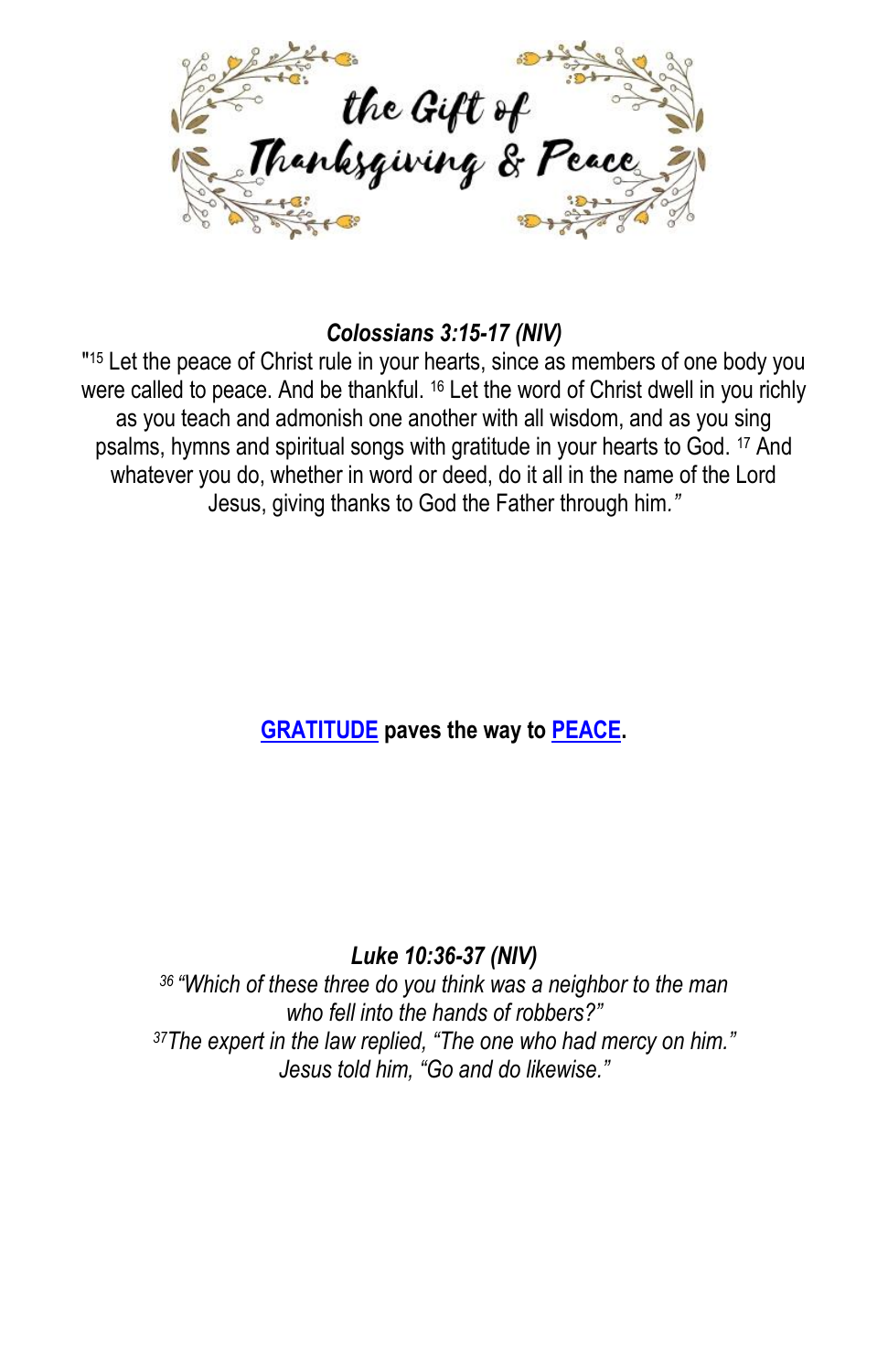#### *Colossians 3:11-14 (NIV)*

*<sup>11</sup>Here there is no Greek or Jew, circumcised or uncircumcised, barbarian, Scythian, slave or free, but Christ is all, and is in all. <sup>12</sup>Therefore, as God's chosen people, holy and dearly loved, clothe yourselves with compassion, kindness, humility, gentleness and patience. <sup>13</sup> Bear with each other and forgive whatever grievances you may have against one another. Forgive as the Lord forgave you. 14And over all these virtues put on love, which binds them all together in perfect unity.*

#### **PEACE comes from sensing God's PRESENCE, PLEASURE and His PURPOSE.**

**Presence - Through Christ's ATONING, forgiving work.**

**Pleasure - As we learn that God is not angry but takes GREAT JOY in us.**

**Purpose - As we become agents of reconciliation, REDEMPTION and His perfect PEACE.**

#### **SO WHAT:**

**Peace is tied to GRATITUDE and gratitude is tied to HUMILITY.**

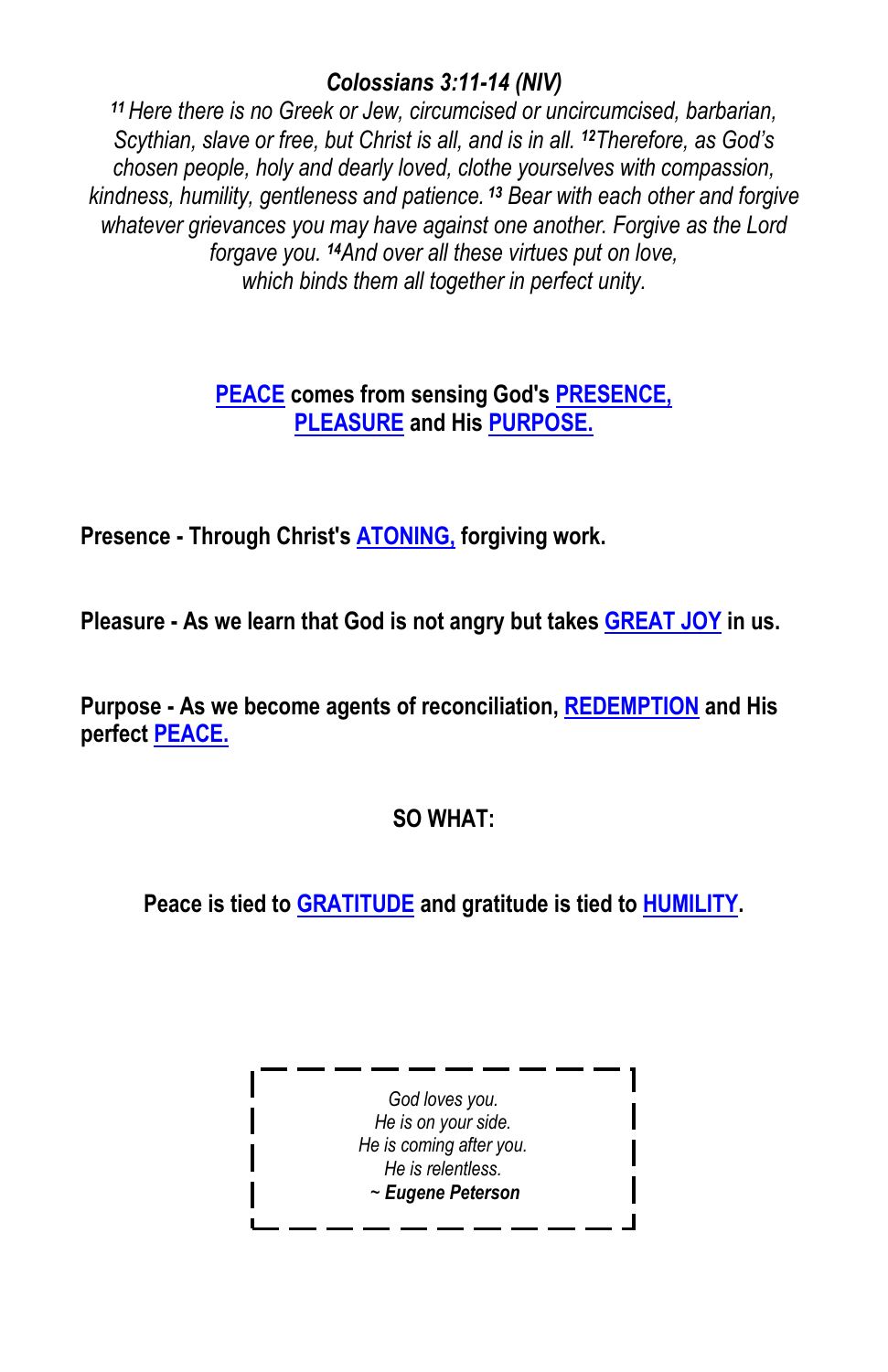# *"If, 'Thank you,' is the only prayer you can utter in your lifetime, that would be enough."*

*~ Meister Echhart*



heritageqc.com



/heritageqc



heritageqc